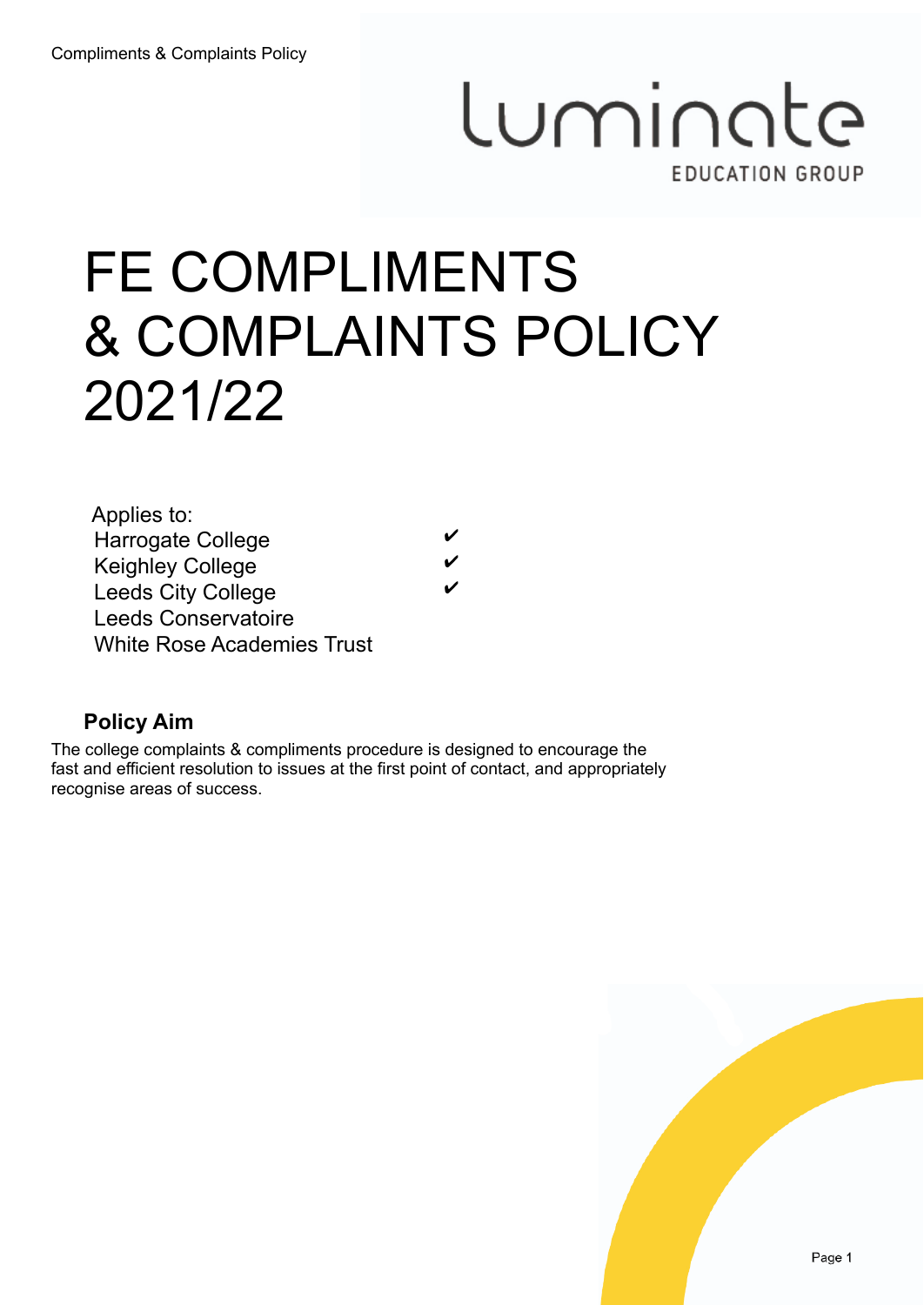## **CHANGE CONTROL**

| Version:                                    | Version 5                                                                                                                                                                                                                                                                                                                                                                                                                                                                                             |  |  |
|---------------------------------------------|-------------------------------------------------------------------------------------------------------------------------------------------------------------------------------------------------------------------------------------------------------------------------------------------------------------------------------------------------------------------------------------------------------------------------------------------------------------------------------------------------------|--|--|
| <b>Approved by:</b>                         | <b>DELT</b>                                                                                                                                                                                                                                                                                                                                                                                                                                                                                           |  |  |
| Date approved:                              | October 2021                                                                                                                                                                                                                                                                                                                                                                                                                                                                                          |  |  |
| Name of author:                             | <b>Kirsty Lister</b>                                                                                                                                                                                                                                                                                                                                                                                                                                                                                  |  |  |
| Name of responsible committee:              | Quality                                                                                                                                                                                                                                                                                                                                                                                                                                                                                               |  |  |
| <b>Related policies: (list)</b>             | Grievance policy and procedure<br>$\bullet$<br>Disciplinary policy and procedure<br>$\bullet$<br>Student<br>Conduct<br>and<br>Disciplinary<br>procedure<br>Health and Safety policy<br><b>Equality and Diversity policy</b><br>Policy against Bullying, Harassment and<br>$\bullet$<br>Victimisation<br>Safeguarding policy<br>Fee Refund and Recovery policy<br>Prevent policy<br>$\bullet$<br>Whistleblowing policy<br><b>GDPR/Data Protection</b><br>FOI process<br><b>Subject Access Requests</b> |  |  |
|                                             | Date:                                                                                                                                                                                                                                                                                                                                                                                                                                                                                                 |  |  |
|                                             | <b>Assessment type</b>                                                                                                                                                                                                                                                                                                                                                                                                                                                                                |  |  |
| <b>Equality impact assessment completed</b> | Full<br>$\Box$                                                                                                                                                                                                                                                                                                                                                                                                                                                                                        |  |  |
|                                             | $\Box$ Part                                                                                                                                                                                                                                                                                                                                                                                                                                                                                           |  |  |
|                                             | X Not required                                                                                                                                                                                                                                                                                                                                                                                                                                                                                        |  |  |
| Policy will be communicated via:            | Staff intranet and via Google docs. Available<br>upon request to external stakeholders                                                                                                                                                                                                                                                                                                                                                                                                                |  |  |
| <b>Next review date:</b>                    | October 2022                                                                                                                                                                                                                                                                                                                                                                                                                                                                                          |  |  |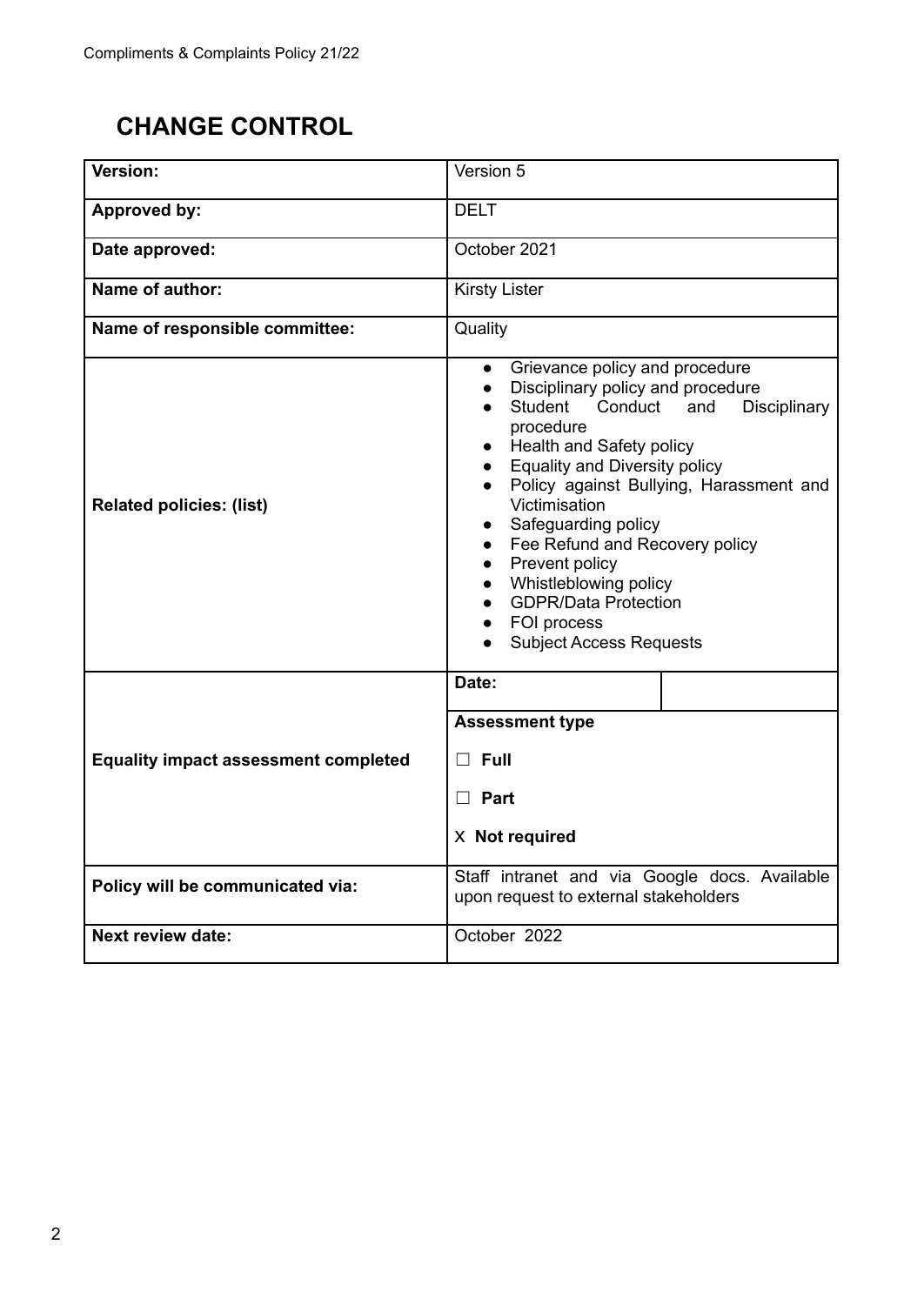## **Contents**

1.Policy [Statement](#page-3-0)

[2.Policy](#page-4-0) Aims

3.How to Raise a [Complaint](#page-4-1) - Staged Approach

3.1. [Informal](#page-4-2)

3.2. [Stage](#page-5-0) One

3.3. Instances of ['Immediate](#page-5-1) Escalation' to Stage two

3.4. [Stage](#page-5-2) Two

3.5 [Appeals](#page-6-0)

[4.Compliments](#page-6-1)

5. Equal [Opportunities](#page-7-0) Monitoring

6. SEND [Approach](#page-7-1)

7. [Abuse](#page-7-2)

8. Appendix 1 - Complaint Definitions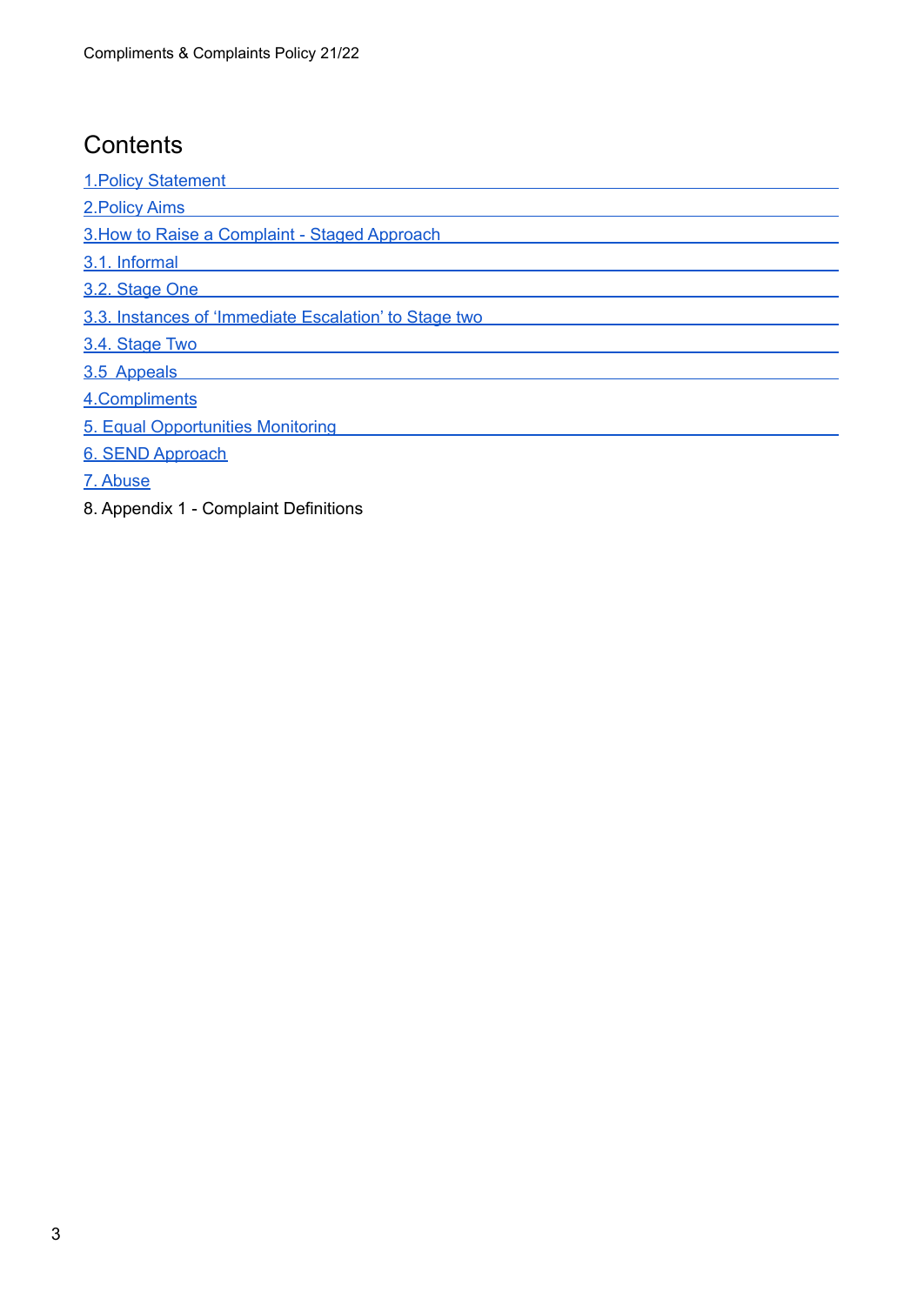#### <span id="page-3-0"></span>**1. POLICY STATEMENT**

It is important to be clear about the difference between a concern and a complaint. Taking informal concerns seriously at the earliest stage will reduce the numbers that develop into formal complaints.

A concern is defined as a matter for the College's attention, interest, or care, or something that may be affecting a person's welfare or happiness (directly or indirectly) ideally addressed informally in accordance with the College's complaints policy.

A complaint is defined as an expression of dissatisfaction that should be drawn to the College's attention for responsible action, to be investigated in accordance with the College's formal complaints procedures once appropriate informal options have been exhausted. For more detail on complaint definitions please see Appendix 1.

- 1.1. This procedure covers complaints from or on behalf of all college customers about any of the college's products or services. It does **not** cover:
	- academic appeals
	- grievance and disciplinary offences
	- safeguarding concerns; including those around extremism and radicalisation (prevent duty)
	- complaints lodged by staff
	- complaints relating to Higher Education courses
	- complaints for Luminate Education Group providers, other than those listed

As these should be pursued through the relevant policies and procedures, a complaint could invoke deployment of one or more of the associated college policies and procedures noted in the 'related policies' list above.

- 1.2. The effectiveness of our complaints procedure depends on us being able to collect appropriate information from the parties involved in order to investigate the matter properly. For this reason, we request that you raise your complaint with us as soon as is practically possible, so that we can investigate your concerns fully. It is the decision of the college to consider rejecting historic complaints if it is deemed that a significant amount of time has lapsed since enrolment/incident has occurred, or the issues raised have previously been investigated and responded to in full. This will also take into consideration any changes to legislation regarding the time allocated for document storage and the impact potential lack of evidence would have on an investigation.
- 1.3. Anonymous complaints cannot be dealt with under this procedure. It is at the discretion of the member of staff receiving an anonymous complaint to determine how the matter is handled.
- 1.4. Complaints received during college closure or holidays may result in delays to investigations however updates will be provided if applicable.
- 1.5. If you are complaining on behalf of a student (that is over 16 years old) please ensure you have sought permission to share their details/experience. They will need to provide confirmation of their approval before a response can be issued.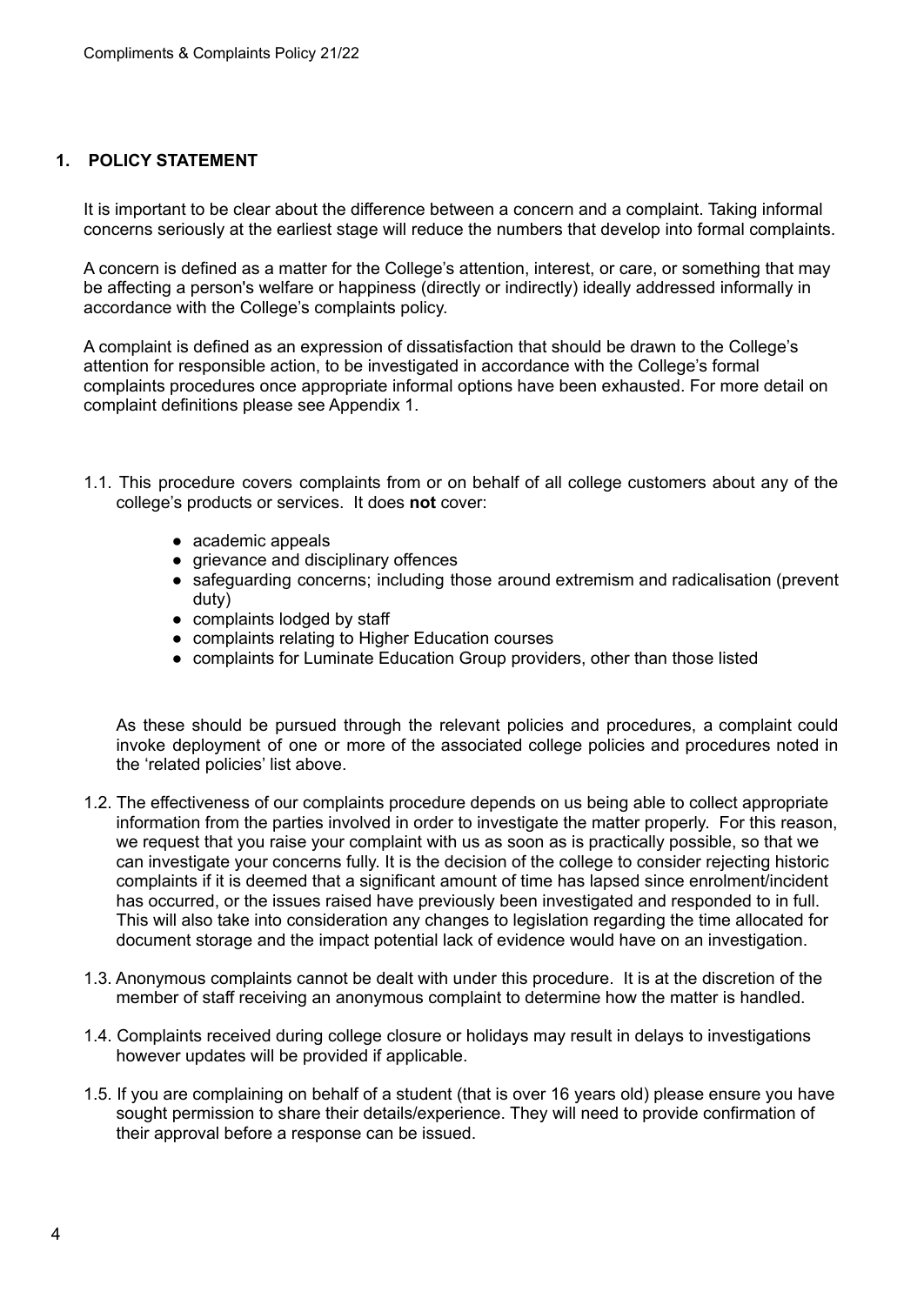#### <span id="page-4-0"></span>**2. POLICY AIMS**

- 2.1. This college complaints policy is designed to encourage the fast and efficient resolution to issues at the first point of contact.
- 2.2. This policy outlines the steps to take if you need to raise a complaint with us. All concerns or complaints should be handled by college staff in an open, professional and courteous manner, on the basis that we will try to resolve any issues you have at the lowest level possible.
- 2.3. If you need the complaints policy in an alternative format, please contact the Quality, Teaching, Learning & Assessment team on 0113 284 6349 / 07814818732 or via email at [quality@luminate.ac.uk.](mailto:quality@luminate.ac.uk)
- 2.4. This policy covers complaints relating to further education services provided by the following institutions: Leeds City College, Leeds Sixth Form, Keighley College and Harrogate College and including Apprenticeship provision for these organisations..

#### <span id="page-4-1"></span>**3. How to Raise a Complaint - Staged Approach**

#### <span id="page-4-2"></span>**3.1. Informal**

If you wish to raise a concern, in the first instance we recommend that you try to resolve it directly with the member of staff concerned or by contacting one of the following:

- The Course Tutor, Programme Manager, or Deputy Head of Department
- The nominated Student Representative for the relevant course
- The Students' Union in person or by emailing [support@lccsu.org](mailto:support@lccsu.org) and providing a contact telephone number, so that they can put you in contact to the relevant department
- Apprentices, workplace students or employers- please contact your assessor or key college contact

Complaints can be made by email, telephone, in person or in writing. On receiving a complaint, all college staff are expected to take appropriate and immediate action, communicating directly with you to establish all the relevant facts and resolve the matter as quickly as possible. We recommend that both parties keep a written record of the complaint and actions taken, as this may be required in any further investigation should you feel there is a need to escalate your complaint.

Where possible, outcomes will include detail of actions to be taken as a result of a complaint, however this may not always be possible due to the nature of the complaint. If this is the case, you will be provided with a response explaining this.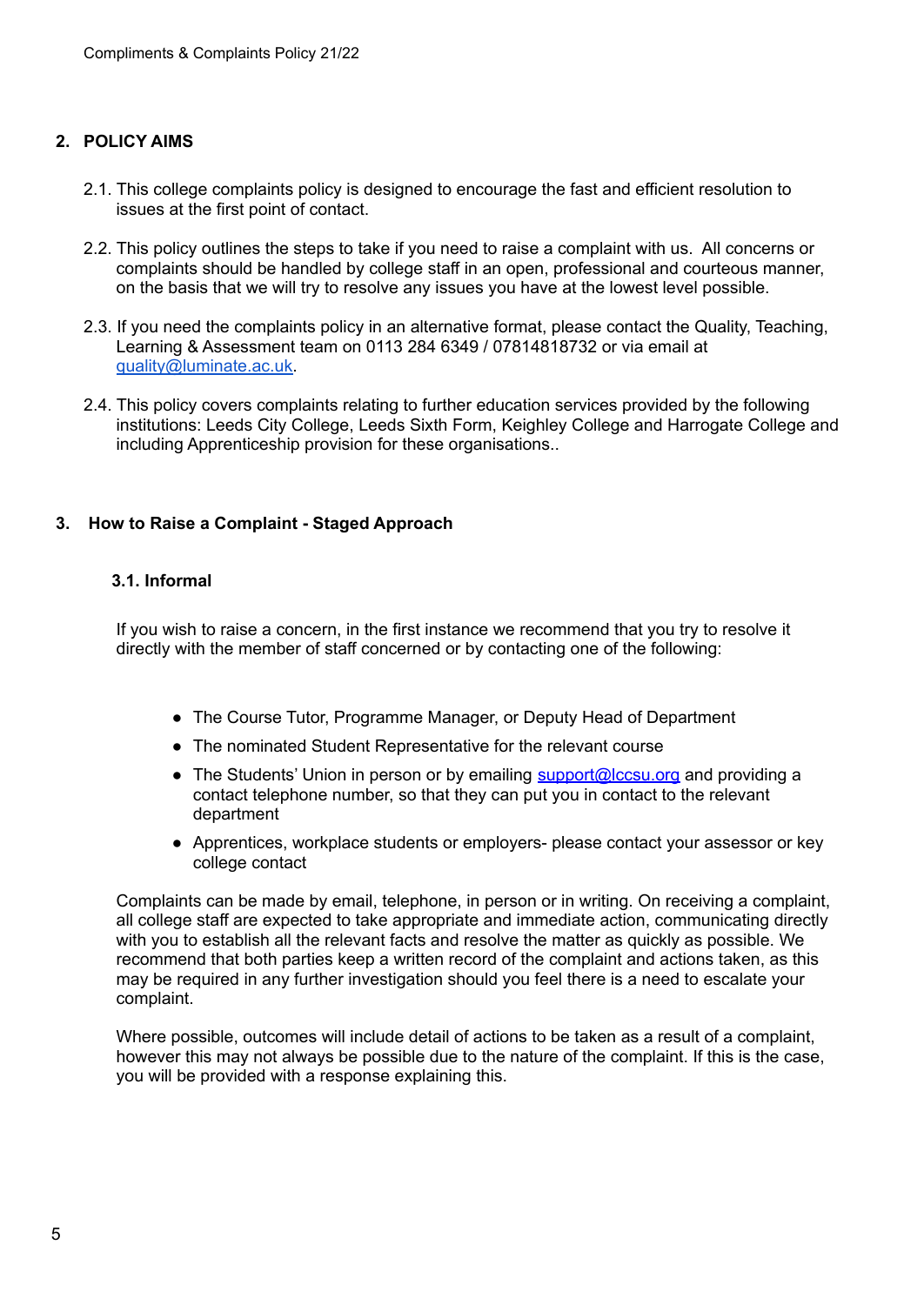#### <span id="page-5-0"></span>**3.2. Stage One**

If your complaint cannot be resolved informally, please contact the Quality team by email at quality@luminate.ac.uk, by phone on 0113 284 6349 / 07814818732 or in writing to the following address:

> FE Colleges: FAO Quality Team QTLD Directorate Teacher Development Centre Park Lane Campus Park Lane Leeds LS3 1AA

Please include your name, contact details, as much detail as possible regarding your complaint including any steps you have already taken to try to resolve it, and the outcome you are looking for. We will confirm receipt of your complaint with you within 2 working days (unless received during periods of college closures), and raise it with the relevant Head of Department for investigation and resolution. Please try to raise your concerns as soon after they happen as possible to ensure we are able to fully investigate (within 6 months of issues occurring).

We aim to deal with all complaints as quickly as possible, and if delays occur we will keep you updated in the interim. On average, Stage 1 complaints are dealt with within 10 working days.

In line with the college's commitment to restorative practices based on respect, inclusion, collaboration and social responsibility, with your permission a restorative intervention can be arranged. The meeting will include the member of staff involved in the complaint and a suitable senior member of staff. This could be a line manager, Deputy Head, Head of Department or Director, depending on the nature of your concerns. The purpose of a restorative intervention is to ensure that everyone has an opportunity to meet and openly discuss the issues raised and agree a resolution.

#### <span id="page-5-1"></span>**3.3. Instances of 'Immediate Escalation' to Stage two**

We will consider immediate escalation of your complaint to stage two if it directly relates to:

- Equality & Diversity (Equality Act 2010)
- Health & Safety (Health & safety at Work Act 1974 or any college Risk Management/Health & Safety policy)
- Lack of response at the previous stage
- The Quality Team reserve the right to immediately escalate to stage two dependent on the nature of a complaint

#### <span id="page-5-2"></span>**3.4. Stage Two**

If your complaint cannot be resolved at stage one, you have the option to escalate it to stage two of our complaints procedure. This can be done by contacting the Quality team using the details provided in section 3.2 within 10 weeks of a response at the previous stage. When doing this, please let us know the reasons you wish to escalate your complaint and the outcome you are looking for.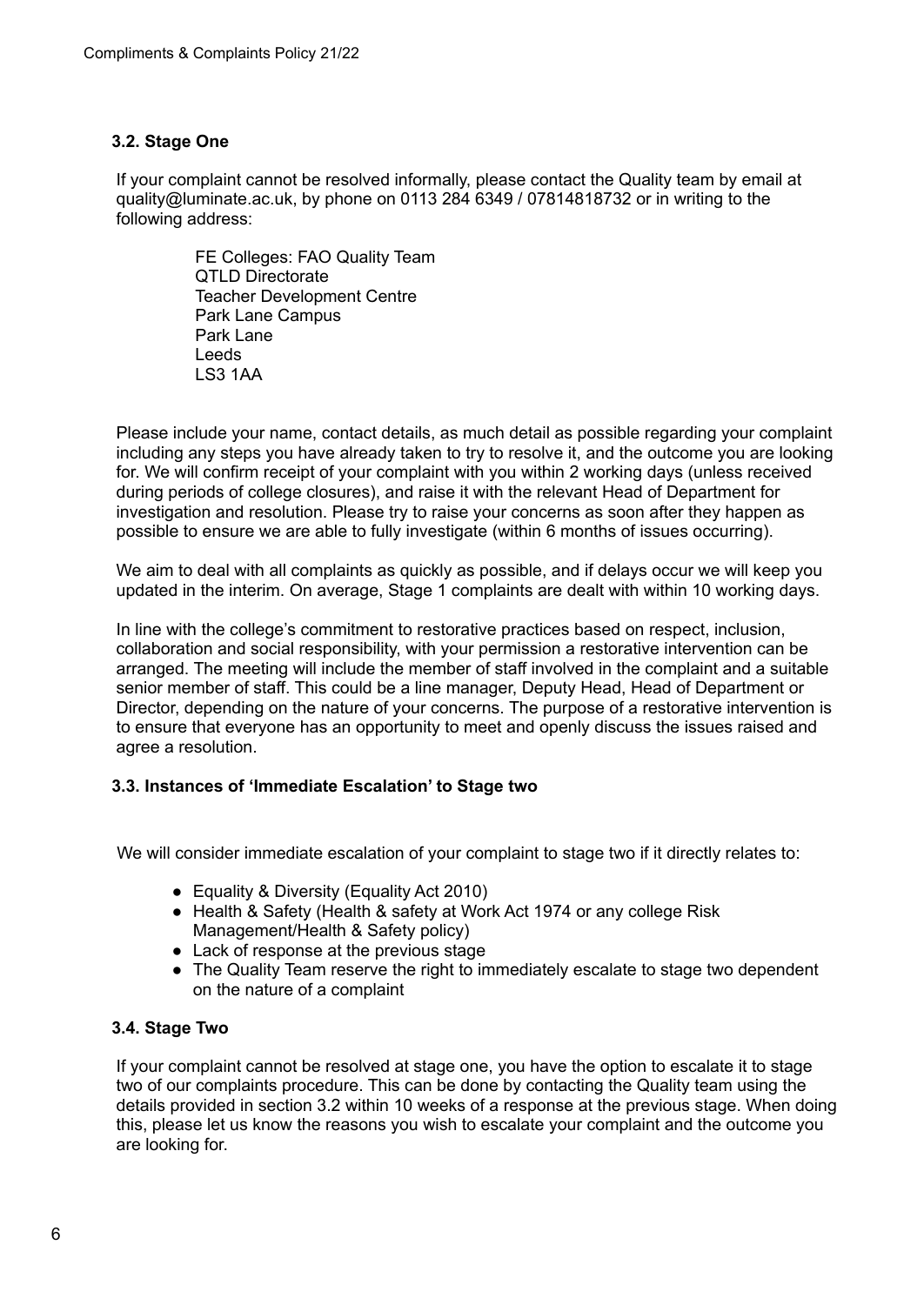We will confirm receipt of your complaint with you and instigate an investigation into your concerns on behalf of the college to find a resolution within fifteen working days. Where circumstances mean it will take more than fifteen working days to complete a thorough investigation, we will let you know the reasons for the delay, when an outcome should be expected and how often you can expect updates as the investigation progresses.

On completion of the investigation, we will send you a formal response in writing.

#### <span id="page-6-0"></span>**3.5 Appeals**

Where you have followed stages one and two/immediate escalation of our procedure and remain dissatisfied with the resolution offered, you have the right to appeal within thirty calendar days of the stage two response.

Please submit your appeal in writing by email to quality@luminate.ac.uk or by letter to us at the following address:

FE Colleges: FAO Quality Team QTLD Directorate Teacher Development Centre Park Lane Campus Park Lane Leeds, LS3 1AA

Please include in your correspondence your reasons for appealing, the steps taken so far to try to resolve your complaint in line with the college's process, and the outcome you are looking for. We will acknowledge receipt of your appeal within two working days.

If there is a reason you are unable to provide a written appeal, please contact the Quality Team on 0113 284 6349 / 07814818732 and we will arrange to take your appeal via an alternative method.

A member of the college's Executive Leadership Team (ELT) will review your appeal and a written response will be sent to you within twenty working days.

The response from the ELT member is final. If you remain dissatisfied with the final college response, you have the right to raise it with the relevant awarding organisation/validating body, or with the Education Skills Funding Agency (ESFA) within three months. But, you must have first exhausted all stages of the college's complaints procedure.

#### <span id="page-6-1"></span>**4.0 Compliments**

As an organisation, we are focused on transforming lives by providing outstanding education, training and outcomes for our students. The aspiration is to always add value for students and society by having a positive impact, allowing all students to succeed and improve their lives.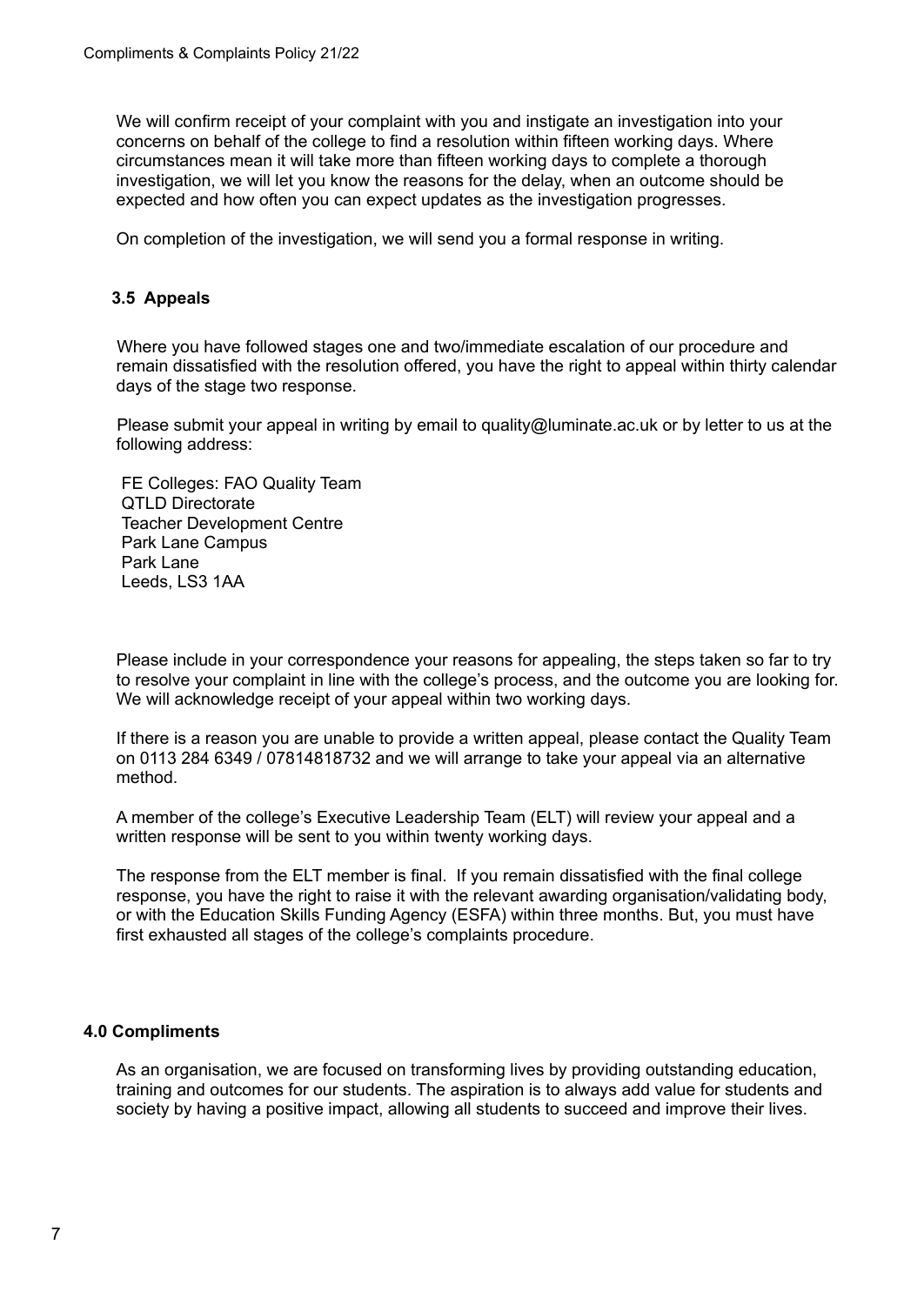You can submit a compliment for a member of staff, a team or a specific organisation. Compliments will be passed on to our staff, their line manager and are used to identify areas of good practice and opportunities for development.

Compliments can be submitted in writing to [quality@luminate.ac.uk](mailto:quality@luminate.ac.uk) or via telephone on 0113 284 6349/07814818732.

Compliments are used to enable service and individual developments, and employees will be recognised appropriately.

#### <span id="page-7-0"></span>**5.0 Equal Opportunities Monitoring**

As an organisation, we are committed to offering an equal service to all our customers. To assist in this, the Quality team may collect information about people who feed back to us using the complaints procedure. This information includes age, gender, disability and ethnicity and will only be used for monitoring purposes. All information will be treated confidentially.

#### <span id="page-7-1"></span>**6.0 SEND Approach**

Our SEND policy describes our commitments to the Equality Act 2010 and SEND Code of Practice, and seeks to ensure that students are supported to succeed and recognise the value of learning as a key to sustainable employment and progress in their learning.

As a college, we are committed to ensuring that all students are able to raise concerns or complaints when and if they occur. Where a young person finds it difficult to understand or voice their concerns, they can appoint an advocate to speak on their behalf. An Internal Advocate can be assigned through the SEND support team. For external Advocates you should contact your local council and ask about their advocacy services.

#### <span id="page-7-2"></span>**7.0 Abuse**

As a college, we aim to treat anyone making a complaint courteously and with respect at all times. In turn, we expect you to treat college staff in a similarly respectful way. Threatening, harassing, abusive or intimidating behaviour or language will not be tolerated.

Any complaint found to include threatening behaviours or comments following investigation may lead to the instigation of disciplinary procedures.

**Quality Team** FE College's QTLA Directorate Email: quality@luminate.ac.uk Tel: 0113 284 6349/07814818732